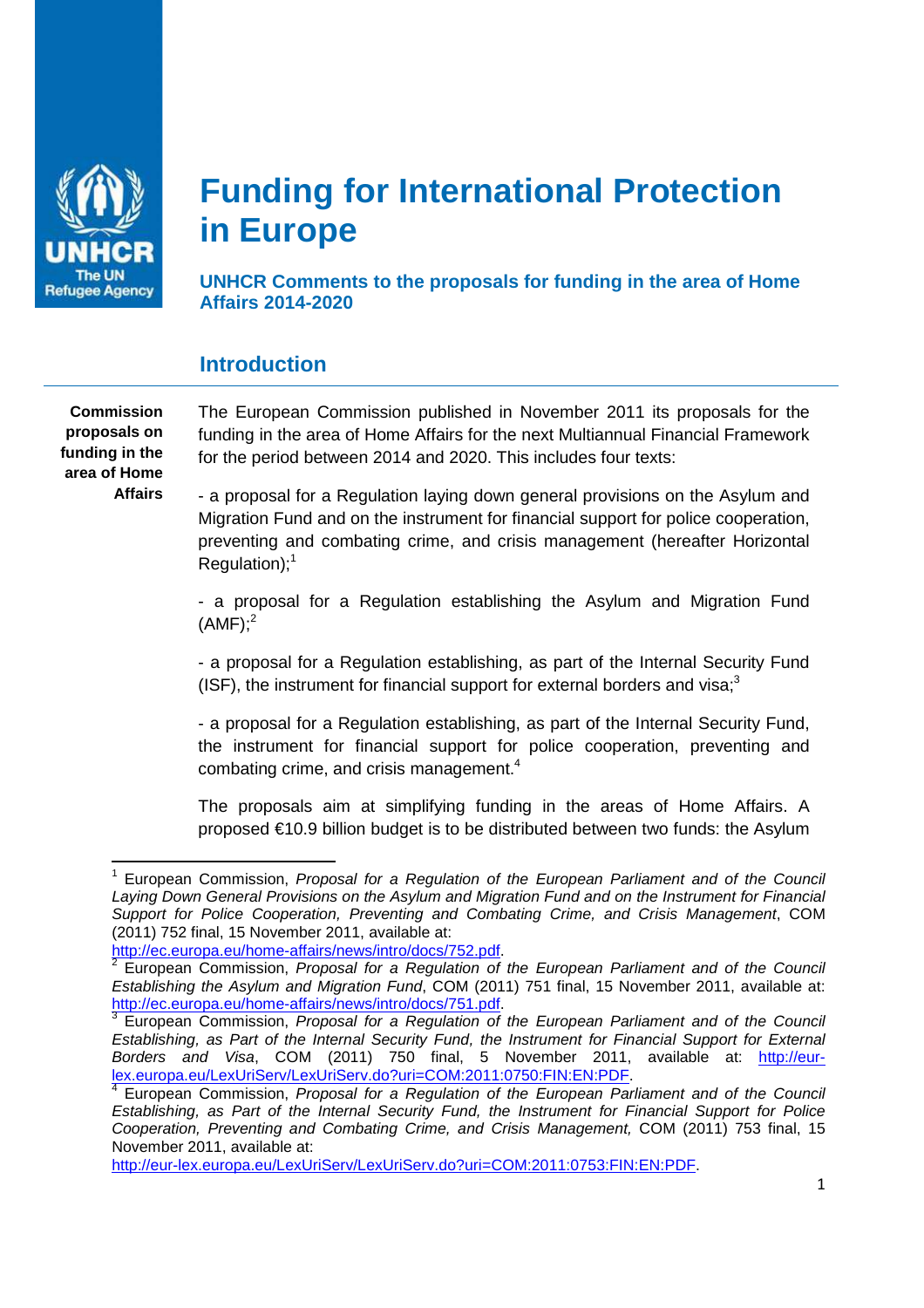and Migration Fund (€3.869 million), and the Internal Security Fund (€4.648 million); some of this envelope will be used for the Agencies of the European Union in the field of Home Affairs such as Europol, Frontex and the European Asylum Support Office.

**UNHCR mandate**  UNHCR has been entrusted by the United Nations General Assembly with the mandate to provide international protection to refugees and, together with Governments, to seek solutions to the problems of refugees and stateless persons.<sup>5</sup> Paragraph 8 of UNHCR's Statute confers responsibility on UNHCR for supervising international conventions for the protection of refugees.<sup>6</sup> UNHCR's supervisory responsibility is reflected in European Union law, including pursuant to Article 78 (1) of the Treaty of the Functioning of the European Union (TFEU),<sup>7</sup> which stipulates that a common policy on asylum, subsidiary protection and temporary protection must be in accordance with the 1951 Convention Relating to the Status of Refugees (Refugee Convention). $8$  This role is reaffirmed in Declaration 17 to the Treaty of Amsterdam, providing that "consultations shall be established with the United Nations High Commissioner for Refugees … on matters relating to asylum policy"."<sup>9</sup>

> Both the AMF and the ISF concern persons who fall under UNHCR's responsibility. In the below comments, UNHCR will primarily provide suggestions regarding the AMF, as well as to the Horizontal Regulation and, to a limited extent, the ISF. These detailed comments should be read in conjunction with UNHCR's statement on Funding on Home Affairs of March 2012.<sup>10</sup>

<sup>&</sup>lt;sup>5</sup> UN General Assembly, Statute of the Office of the United Nations High Commissioner for Refugees, 14 December 1950, A/RES/428(V), at: http://www.unhcr.org/refworld/docid/3ae6b3628.html.

<sup>6</sup> Op. cit., paragraph 8(a).

 $7$  European Union, Consolidated versions of the Treaty on European Union and the Treaty on the Functioning of the European Union, 30 March 2010, [OJ C 83, ], Article 78 (1), available at:

http://eur-lex.europa.eu/LexUriServ/LexUriServ.do?uri=OJ:C:2010:083:0047:0200:EN:PDF.

<sup>&</sup>lt;sup>8</sup> UN General Assembly, Convention Relating to the Status of Refugees, 28 July 1951, United Nations Treaty Series No. 2545, vol. 189, p. 137, available at:

http://www.unhcr.org/refworld/docid/3be01b964.html.

UN General Assembly, Resolution 61/137 Adopted by the UN General Assembly: Office of the United Nations High Commissioner for Refugees, 25 January 2007, A/RES/61/137, available at: http://www.unhcr.org/refworld/docid/45fa902d2.html

<sup>9</sup> European Union, Treaty of Amsterdam amending the Treaty on European Union, the Treaties establishing the European Communities, Declaration on Article 73k of the Treaty establishing the European Community, 10 November 1997, [OJ C 340], available at:

http://eur-lex.europa.eu/en/treaties/dat/11997D/htm/11997D.html#0134040034.

 $10$  UNHCR, Funding for International Protection in Europe - UNHCR Statement on the future EU funding in the area of migration and asylum 2014-2020, March 2012.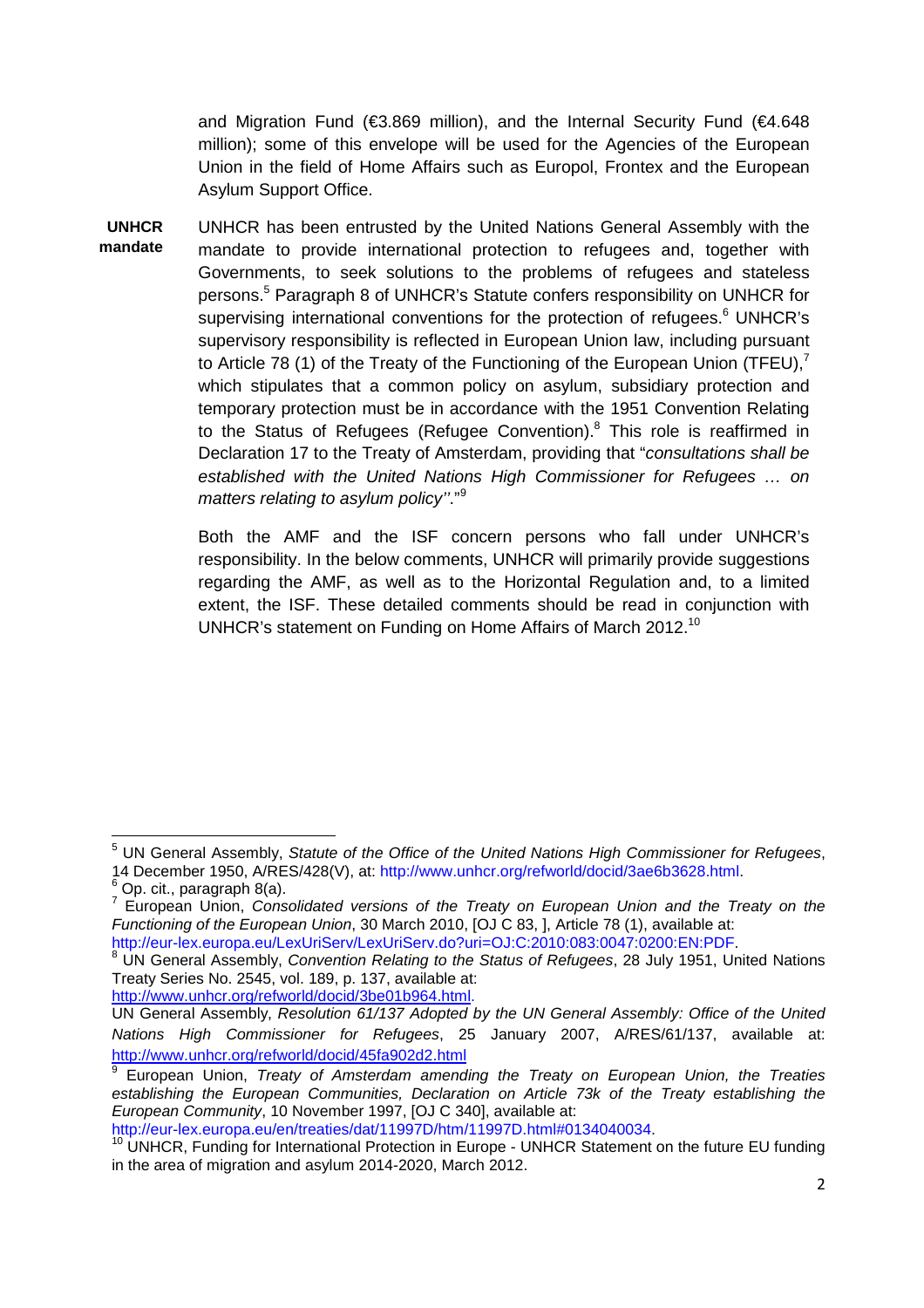**EU added value**  The Horizontal Regulation, as well as both Funds, recall a fundamental principle of the "EU Budget Review"<sup>11</sup> namely that the EU budget should finance activities which have an EU added value and which "Member States and regions cannot finance themselves."

> UNHCR welcomes the assistance provided by EU funding to strengthen asylum, reception and integration systems in EU Member States as a supplement to national funding. Member States have obligations under EU and international law to develop and maintain asylum systems. EU funding should not be considered as a substitute for resources that should be provided pursuant to Member States' obligations to provide asylum to those in need in accordance with the Geneva Convention and the EU *acquis*; rather, it should complement and strengthen national systems. Similarly, EU funding for the external dimensions of the AMF and the ISF should also add value to, rather than taking the place of, Member States' support to third countries on asylum and migration.<sup>12</sup>

# **1. Asylum and Migration Fund**

## **A. Legal basis**

**Intra-EU solidarity**  The provision of funding to countries facing pressure is an important aspect of solidarity between EU Member States. UNHCR believes that a reference to Article 80 of the  $TFEU^{13}$  could be inserted in the legal basis of the AMF Regulation. This will further highlight and operationalize the principle of intra-EU solidarity.

## **B. Objectives**

**Sufficient funding for asylum**  UNHCR has welcomed the simplification and increased flexibility afforded by the reduction of the six existing EU funds to two funds. UNHCR would however caution that the distribution of funding within the Asylum and Migration Fund between the four objectives set in article 3(2): 1. Strengthening the Common European Asylum System, 2. Supporting legal migration, 3. Promoting return strategies, and 4. Solidarity and responsibility sharing; must reflect the EU's aim to establish a Common European Asylum System in accordance with international standards, in particular as enshrined in the Refugee Convention.<sup>14</sup> The distribution of funding, in particular between migration management and the

<sup>&</sup>lt;sup>11</sup> European Commission, Communication from the Commission to the European Parliament, the Council, the European Economic and Social Committee, the Committee of the Regions and the National Parliaments - The EU Budget Review, COM (2010) 700, 19 October 2010, available at: http://eur-lex.europa.eu/LexUriServ/LexUriServ.do?uri=COM:2010:0700:FIN:EN:PDF.

See section H.

<sup>&</sup>lt;sup>13</sup> See footnote 7, Article 80.

 $14$  See footnote 7, Article 78(1).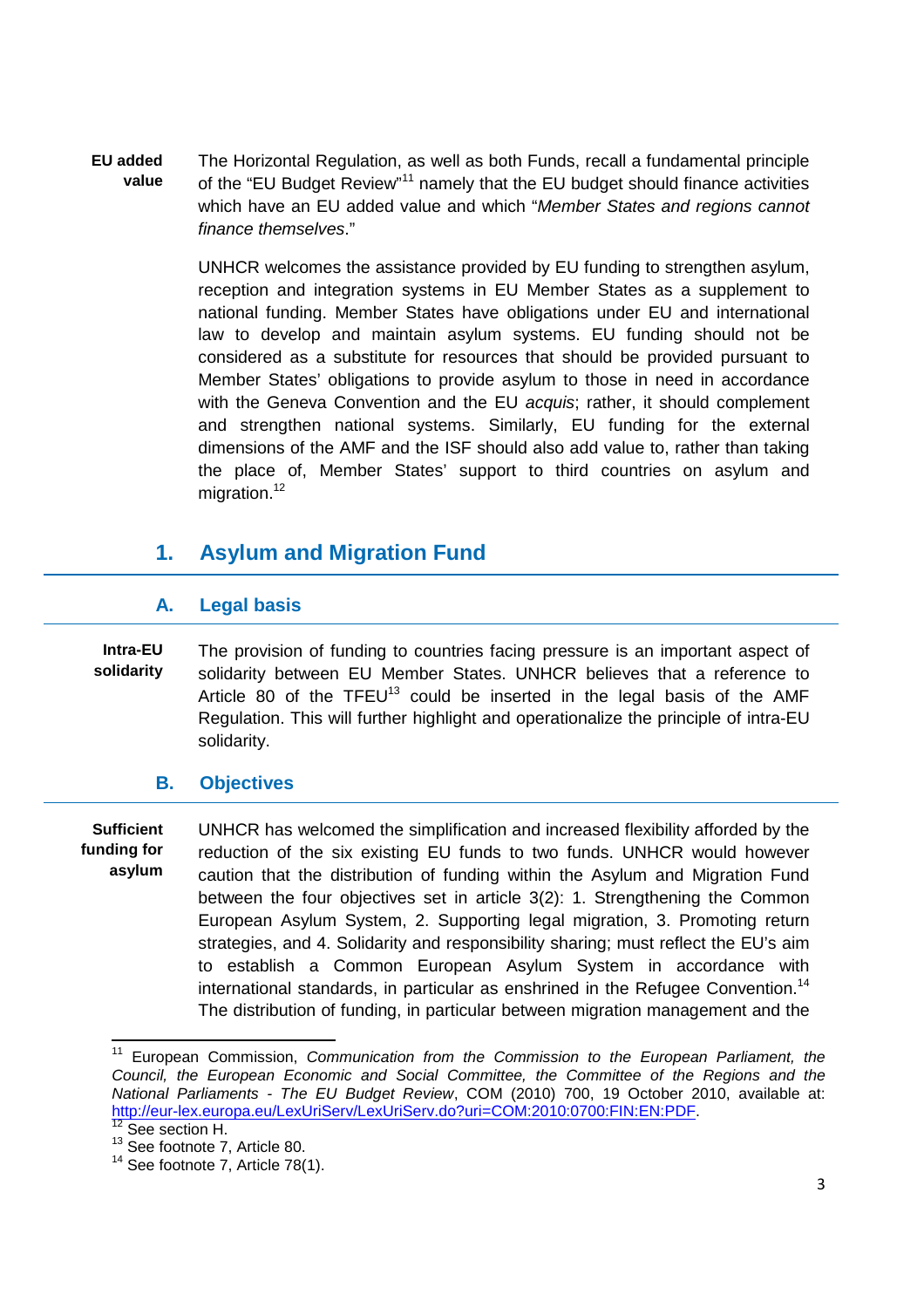building of quality asylum systems, will be most efficiently and fairly allocated if it is based on , inter alia, an in-depth analysis of the gaps in asylum and reception systems, and is proportionate to the needs of each Member State. To facilitate this, information from UNHCR regarding asylum in the EU is available which can assist the Commission in its assessment of the needs of Member States in relation to asylum, reception and integration.

In order to monitor and thus ensure appropriate balance in the funding, UNHCR would encourage the EC and Member States to increase transparency on projects funded by the AMF, throughout the period 2014-2020 but also more particularly, during the mid-term review exercise. To that effect, UNHCR welcomes the proposal of the Horizontal Directive which foresees the publication of a list of actions supported by each national programme through a website.<sup>15</sup> This, together with regular consultations with civil society actors at national and EU level will contribute to ensuring that the right balance in funding is achieved.<sup>16</sup>. UNHCR would also suggest that reporting during the mid-term review includes the amount and proportion of the total available funds spent on each of the four objectives. There should then be the possibility to take appropriate corrective actions to ensure, if necessary, a fair distribution of funds.

**Funding for preventing and reducing statelessness** 

 $\overline{a}$ 

 UNHCR notes that although the 2012 Communication on the Global Approach to Migration and Mobility recognizes that "special attention should be paid to protecting and empowering vulnerable migrants, such as unaccompanied minors, asylum-seekers, stateless persons and victims of trafficking", $17$  the proposed AMF Regulation does not foresee funding accordingly, especially with regard to stateless persons. UNHCR recommends amending the proposed AMF Regulation to include funding for actions to prevent and reduce statelessness and to identify and protect stateless persons.

## **C. Definitions**

**Resettlement** In the exercise of its mandated functions, UNHCR identifies refugees who are in need of resettlement. It does this according to carefully designed criteria and procedures which are set out in the UNHCR Resettlement Handbook.<sup>18</sup> UNHCR therefore considers that it is sufficient, in the proposed definition of resettlement in Article 2(a), to refer to persons submitted by UNHCR. In addition, UNHCR is concerned that a specific reference to the Geneva Convention in this definition

 $15$  See footnote 1, Article 48(2).

<sup>&</sup>lt;sup>16</sup> See section 2B under on policy dialogues.

<sup>&</sup>lt;sup>17</sup> European Commission, Communication from the Commission to the European Parliament, the Council, the European Economic and Social Committee and the Committee of the Regions : The Global Approach to Migration and Mobility, 18 November 2011, COM(2011) 743 final, at: http://eurlex.europa.eu/LexUriServ/LexUriServ.do?uri=COM:2011:0743:FIN:EN:PDF.

<sup>&</sup>lt;sup>18</sup> The UNHCR Resettlement Handbook, was endorsed by UNHCR's Executive Committee in 1996. It contains: the UNHCR resettlement criteria; relevant considerations for the identification of refugees in need of resettlement; and Country Chapters covering refugee selection and processing modalities, reception arrangements and settlement services provided by resettlement countries. The Resettlement Handbook can be found at http://www.unhcr.org/refworld/docid/3ae6b35e0.html.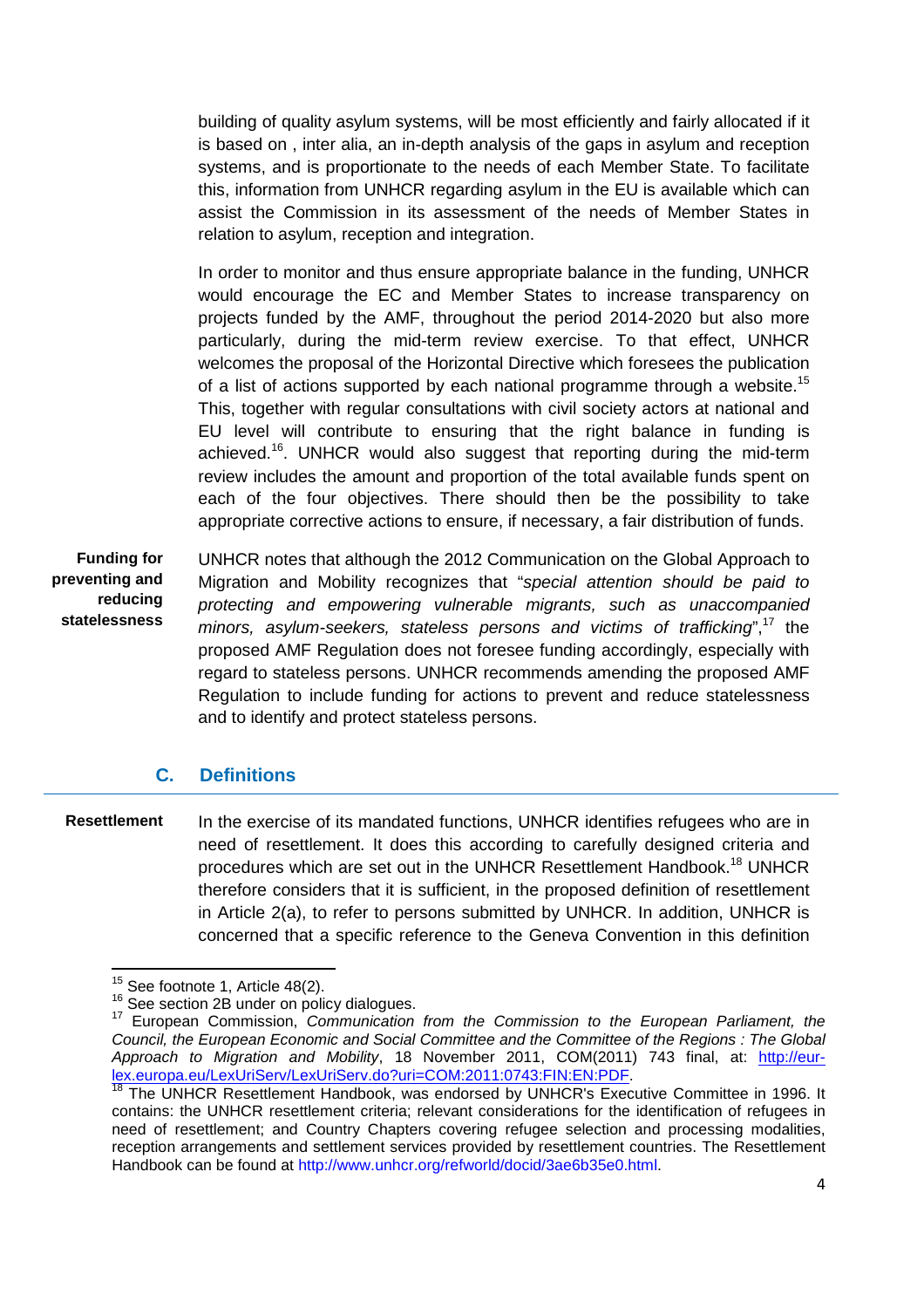may exclude from resettlement persons who would be recognized by Member States as beneficiaries of subsidiary protection whom UNHCR would submit for resettlement due to their specific vulnerability. This possibility is provided under Article 2(a)(ii). In order to ensure consistency, the reference to the Geneva convention should therefore be deleted.

#### **Recommendation:**

 $\checkmark$  UNHCR recommends that the definition of resettlement is amended to include beneficiaries of subsidiary protection:

*(a)* 'resettlement' means the process whereby, on a request from the United Nations High Commissioner for Refugees (UNHCR) based on a person's need for international protection, **third-country nationals or stateless persons having the status defined by the Geneva Convention of 28 July 1951** and who are permitted to reside **as refugees** in one of the Member States are transferred from a third-country and established in a Member State where they are permitted to reside with one of the following statuses:

(i) refugee status within the meaning of point (d) of Article 2 of Directive 2004/83/EC, or

(ii) a status which offers similar rights and benefits under national and Union law as refugee status;

#### **D. Indicators**

**Developing qualitative and measurable indicators** 

l

The list of indicators proposed in Article 3(2) to measure the impact of EU funded activities are limited. UNHCR would recommend that work be undertaken to develop a series of qualitative and measurable indicators for each of the four objectives of article 3(2). UNHCR stands ready to offer its cooperation in this exercise.

## **E. Funding quality asylum systems**

 One of the objectives of the AMF is "to strengthen and develop the Common European Asylum System".<sup>19</sup> Article 5 details which actions shall be eligible for funding to meet this objective and strengthen and develop in particular reception and asylum systems. This includes inter alia the provision of material aid, social assistance, legal aid, specific assistance for vulnerable persons, information and training for local communities and integrative actions. Article 5(2) foresees that funding will be available for accommodation infrastructure and setting up administrative structures, including training of staff involved in the asylum procedures. Funding for these two activities is however limited to new Member States as of 1 January 2013, and to Member States faced with specific and structural deficiencies.

 $19$  See footnote 2, Article 3(2)(a)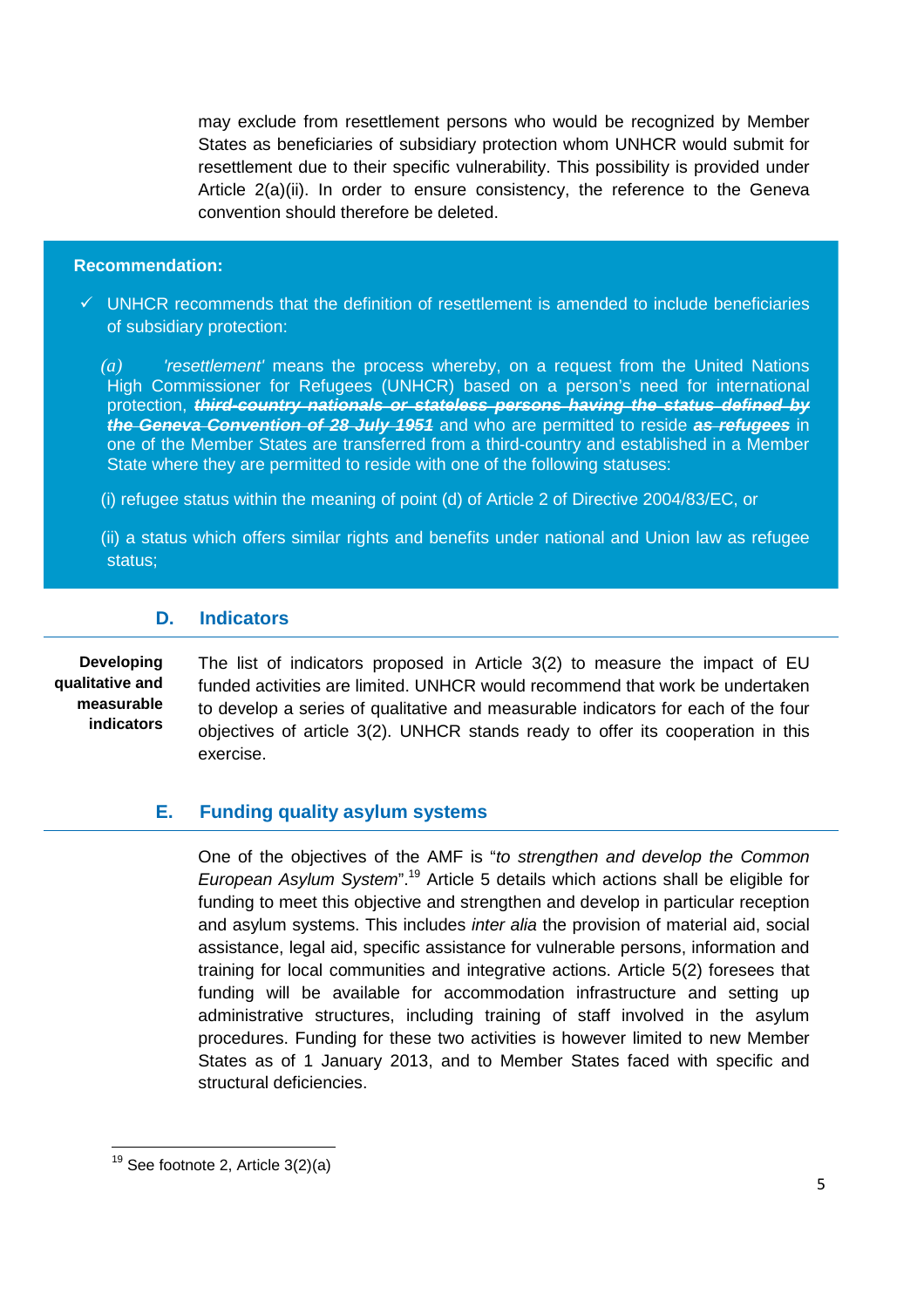**Continued funding for "old" Member States** 

 While UNHCR understands that "old" Member States have benefited from funding under the European Refugee Fund since 2000 to establish appropriate accommodation infrastructure and training of staff, and recalling that EU funding should not be considered as a substitute for resources that should be provided pursuant to Member States' obligations to provide asylum to those in need, UNHCR considers that setting up appropriate administrative infrastructures and training of staff and relevant judicial authorities is a continuous and essential component of building quality asylum systems.<sup>20</sup> Administrative structures and systems must be reviewed and upgraded periodically in order to ensure that they allow delivering international protection to those who require it. <sup>21</sup> Regular and continuing training of staff, including through the European Asylum Curriculum, and with the support of the European Asylum Support Office (EASO), is also an essential aspect of ensuring that decision-makers have the necessary knowledge to take quality decisions. Changes in asylum legislation (including in the near future as a result of the proposed Recasts of the Qualification Directive, Asylum Procedures Directive, and Dublin Regulation) require that administrative structures are reviewed and training continues including in "old" Member States. UNHCR therefore recommends that funding for administrative structures and training of staff continue to be supported through AMF funding for all EU Member States.

#### **Recommendation:**

l

 $\checkmark$  Article 5(2) (b) should provide the possibility to continue funding administrative systems and training of staff of all asylum and judicial authorities including through the European Asylum Curriculum. UNHCR recommends that Article (5) (2)(b) be moved to article 5(1) so that it is not limited to new Member States.

### **F. Resettlement and relocation**

 Resettlement provides a durable solution for refugees when protection cannot be assured in countries of first asylum. Resettlement is sometimes the only possible durable solution, when voluntary repatriation and local integration are not available. In addition, resettlement is an important means of the international responsibility sharing mechanism for the protection and well-being of refugees. As such, resettlement remains a complement to  $-$  and not a substitute for  $-$  the provision of protection to persons who apply for asylum in the EU or at its

 $20$  See in particular UNHCR, Building In Quality: A Manual on Building a High Quality Asylum System, Chapter II, p. 16, September 2011, available at: http://www.unhcr.org/refworld/docid/4e85b36d2.html; states that: "In fulfilment of their commitment to high quality asylum determination, asylum authorities must ensure that at least four key components are in place. […] Secondly, the new employees will require appropriate training."

<sup>&</sup>lt;sup>21</sup> Council of the European Union, Council Directive 2005/85/EC of 1 December 2005 on Minimum Standards on Procedures in Member States for Granting and Withdrawing Refugee Status, 2 January 2006, 2005/85/EC, at:

http://eur-lex.europa.eu/LexUriServ/LexUriServ.do?uri=OJ:L:2005:326:0013:0034:EN:PDF.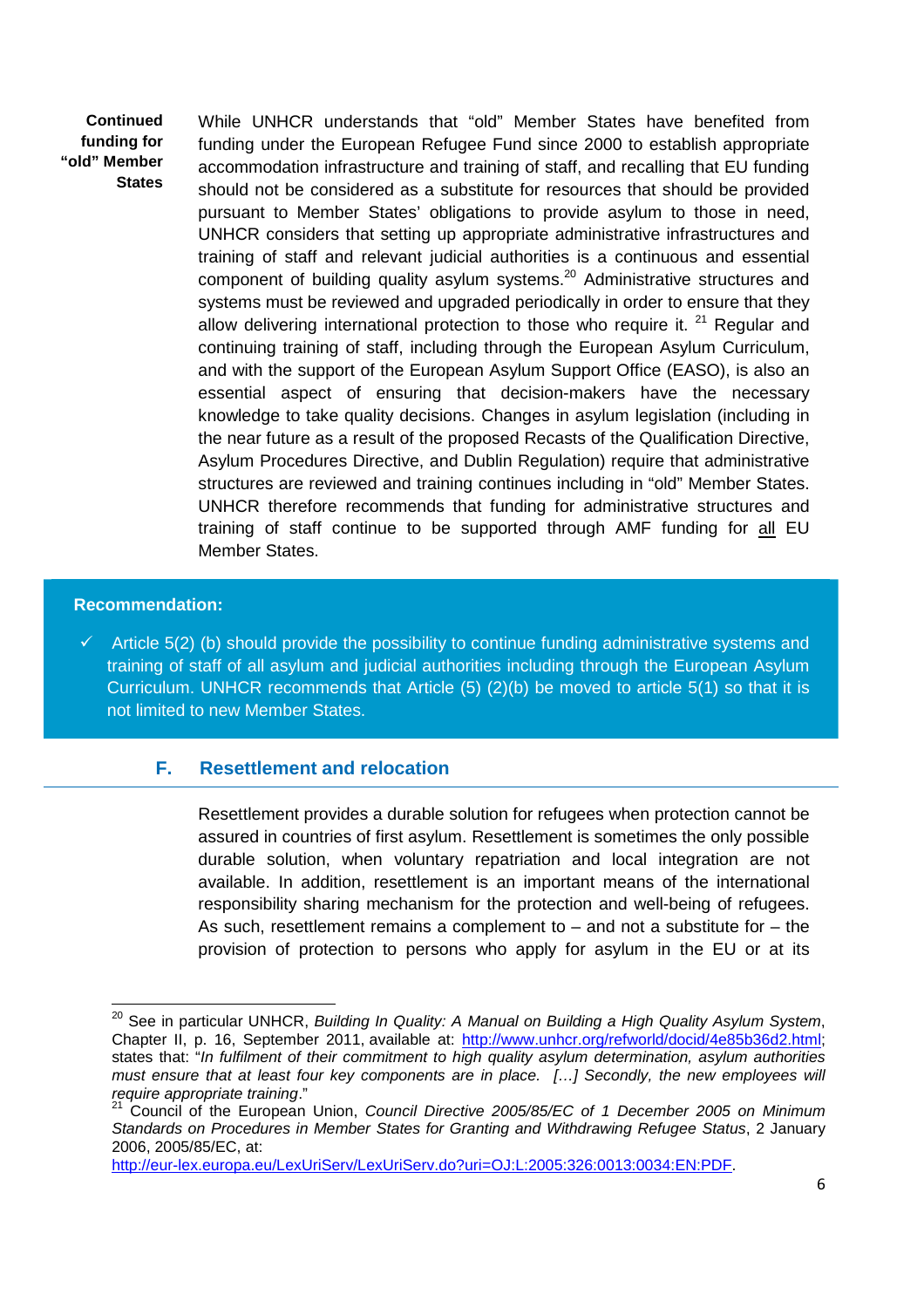borders.

 $\overline{a}$ 

For UNHCR, the AMF should ensure that EU funding received on the basis of the number of resettled persons is actually spent on activities related to resettlement, with the objective of improving related procedures and standards as well as resettled refugees' integration in their new asylum country. In addition, UNHCR recommends that the effectiveness and performance of the EU funded resettlement schemes be evaluated at regular intervals, and that additional funding be dependent on subsequent results.

**Joint EU Resettlement Programme**  In March 2012, the European Institutions agreed on the establishment of a Joint EU resettlement Programme including an amendment to the European Refugee Fund<sup>22</sup> which foresees, *inter alia*, additional financial support for Member States taking part in resettlement actions for the first or second time. UNHCR welcomed this provision as a means to strengthen EU engagement and to involve more Member States in refugee resettlement. In order to encourage a greater number of Member States to engage or engage further in resettlement, UNHCR considers that **additional** support for beginning resettlement countries should be continued after 2013. Often the initial investments in resettlement related to reception and early integration of resettled refugees are substantial. Extra financial support to Member States to sustain these investments is paramount to enhance the number of resettlement places offered in the EU.

**Additional funding for resettlement places outside quotas**  UNHCR also recommends that additional funding be offered to States that plan to enlarge their existing resettlement program in order to support their efforts to that effect. In accordance with the proposed AMF, UNHCR agrees with a fixed amount of core funding for each resettled refugee coming to the EU. However, UNHCR believes that the financial incentive for States offering new or additional places could be increased. To that effect, existing resettlement quota could be listed in an Annex to the AMF as baseline figures at a given year.

**Resettlement for victims of torture**  UNHCR welcomes the inclusion under Article 17(4) of women and children at risk, unaccompanied minors, persons with medical needs and persons in need of emergency resettlement as fixed priority categories in order to ensure continued support for vulnerable refugees. UNHCR would however recommend that this provision be made fully consistent with UNHCR's resettlement criteria and also include refugees who are survivors of violence and torture.

<sup>&</sup>lt;sup>22</sup> European Union, Decision of the European Parliament and of the Council amending Decision No 573/2007/EC establishing the European Refugee Fund for the period 2008 to 2013 as part of the General programme 'Solidarity and Management of Migration Flows', 30 March 2012, available at: http://eur-lex.europa.eu/LexUriServ/LexUriServ.do?uri=OJ:L:2012:092:0001:0003:EN:PDF.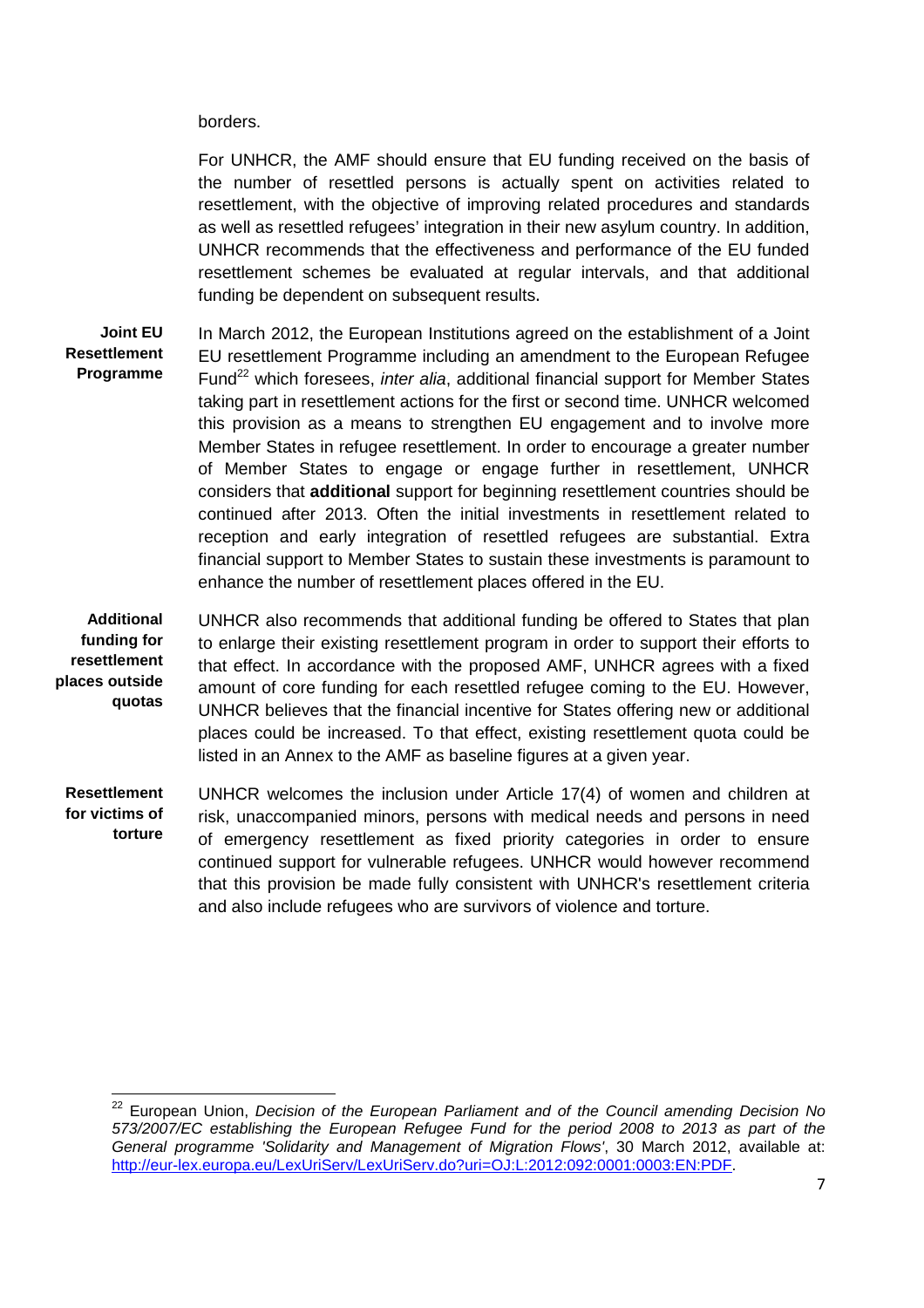**Intra-EU relocation**  UNHCR supports relocation as a means of supporting responsibility sharing in the EU but would recall that relocation should be a voluntary option for refugees and should respect the right to family life. It should be accompanied by a secure status preferably through an automatic transfer of the legal status of the person relocated.

> UNHCR also believes that EU Member States taking part in this solidarity scheme should be expected to invest in developing proper reception systems as well as integration support schemes with a view to developing capacity to welcome refugees. UNHCR recommends maintaining the funding for relocation at the same level as the core funding for resettlement, or in any case not higher.

#### **Recommendations:**

- $\checkmark$  UNHCR recommends that EU funding should be spent on activities directly related to resettlement and that EU-funded resettlement schemes should be evaluated at regular intervals.
- $\checkmark$  In order to continue beyond 2013 encouraging more Member States to take part in resettlement, or for Member States to offer additional resettlement places, UNHCR recommends additional financial support is given to beginning resettlement countries and to Member States who offer additional resettlement places outside their quota.
- $\checkmark$  In order to ensure consistency with UNHCR's resettlement criteria for vulnerable persons, a new subparagraph should be added to article 17(4) to include "**survivors of violence"**
- $\checkmark$  UNHCR recommends that the same lump sum should be set for resettlement and relocation and in any case funding for relocation should not be higher than funding for resettlement.

## **G. Return**

**Sufficient funding for monitoring of returns** 

l

 Building on the European Return Fund, the AMF will continue to enhance the Member States' capacities to promote fair and effective return strategies and to support the development cooperation with third countries.

UNHCR welcomes the explicit reference and emphasis placed on assisted voluntary return measures rather than forcible return. Voluntary return, supported by appropriate counselling and material assistance, presents fewer risks of human rights violations and of individual hardship.<sup>23</sup> This is consistent with the approach set by the Returns Directive which foresees that "*voluntary* 

<sup>&</sup>lt;sup>23</sup> Council of Europe: Committee of Ministers, Twenty Guidelines on Forced Return, 4 May 2005, Guideline 1 "Promotion of voluntary return", available at: http://www.unhcr.org/refworld/docid/42ef32984.html.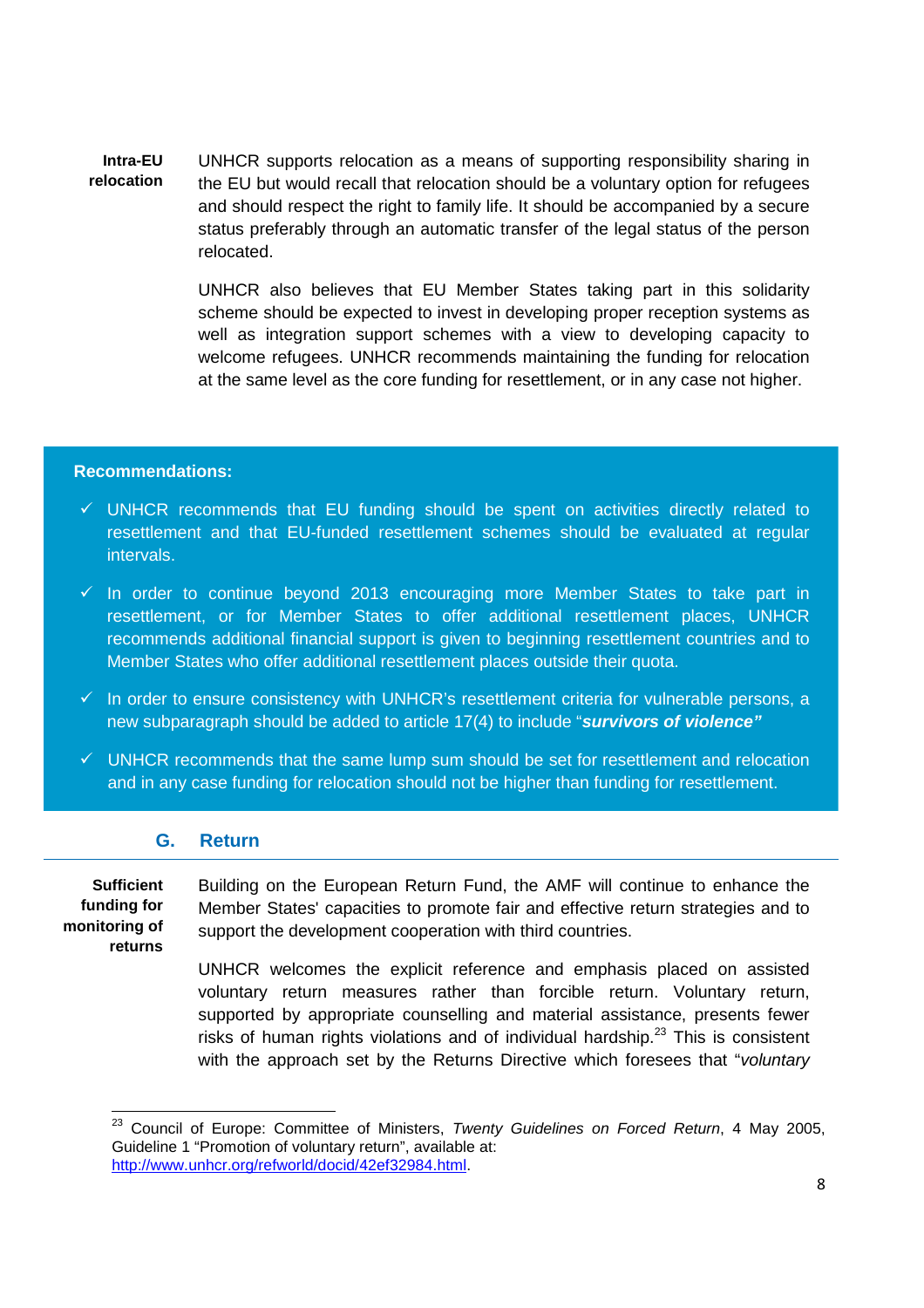return should be preferred over forced return".<sup>24</sup>

The Returns Directive foresees a monitoring system for forced returns.<sup>25</sup> In its evaluation of readmission agreements, the European Commission underlines that there are no mechanisms to monitor what happens to persons after their return.<sup>26</sup> UNHCR recommends that in the distribution of funding within return measures, sufficient funding should be given to supporting monitoring mechanisms foreseen by Article 13(d), extending to monitoring post-return, including monitoring the return of third country nationals who are not citizens of the country where they are returned, and evaluating the sustainability of returns.

## **H. Funding for the external dimension of asylum and migration**

**Consistency of the external dimension with EU external aid** 

 In the explanatory memorandum to the AMF, the EC specifies that the Fund shall support: (a) actions relating primarily to Union interests; (b) having a direct impact in the Union and its Member States; and, (c) ensuring a necessary continuity with activities implemented in the territory of the Union. Further, the memorandum specifies that actions that are directly development-oriented shall not be supported through this Fund. In implementing such actions, the EC notes that there should be full coherence with the principles and general objectives of the Union external action related to the country or region in question. Furthermore, Recital 7 of the Horizontal Regulation is clear in that "External action should be consistent and coherent as set out in article 18 (4) of Treaty of the  $EU''^{27}$  Also, Recital 25 of the AMF notes that measures supported by the Fund in third countries should be taken in synergy and in full coherence with the EU's external action and foreign policy. Article 21(f) of the AMF further elaborates that this refers in particular, but not exhaustively, to readmission agreements, mobility partnerships and regional protection programmes.

Should this external capacity be assigned to DG Home, UNHCR believes that some caution must be exercised as this will represent the arrival of a new EU actor, with relatively large financial capacity, in the area of migration and asylum management outside of the EU. DG Home has not been a traditional actor in the area of foreign affairs or external policies of the EU, or in the field of EU humanitarian or development policies. For this reason, UNHCR believes it is key that the guarantees of both above-cited Recitals on the need for full coherence of AMF funding with the EU's external policy in Article 21 (f) of the AMF become

 $\overline{a}$ 

http://ec.europa.eu/home-

affairs/news/intro/docs/COMM\_PDF\_COM\_2011\_0076\_F\_EN\_COMMUNICATION.pdf.

 $24$  European Union, Directive 2008/115/EC of the European Parliament and of the Council of 16 December 2008 on common standards and procedures in Member States for returning illegally staying third-country nationals, 16 December 2008, 2008/115/EC, Recital 10, available at: http://eurlex.europa.eu/LexUriServ/LexUriServ.do?uri=OJ:L:2008:348:0098:0107:EN:PDF.

Ibid., Article 8(6).

<sup>26</sup> European Commission, Communication from the Commission to the European Parliament and Council – Evaluation of EU Readmission Agreements, COM (2011) 76 final, 23 February 2011, p. 13, available at:

 $\frac{27}{27}$  See footnote 1.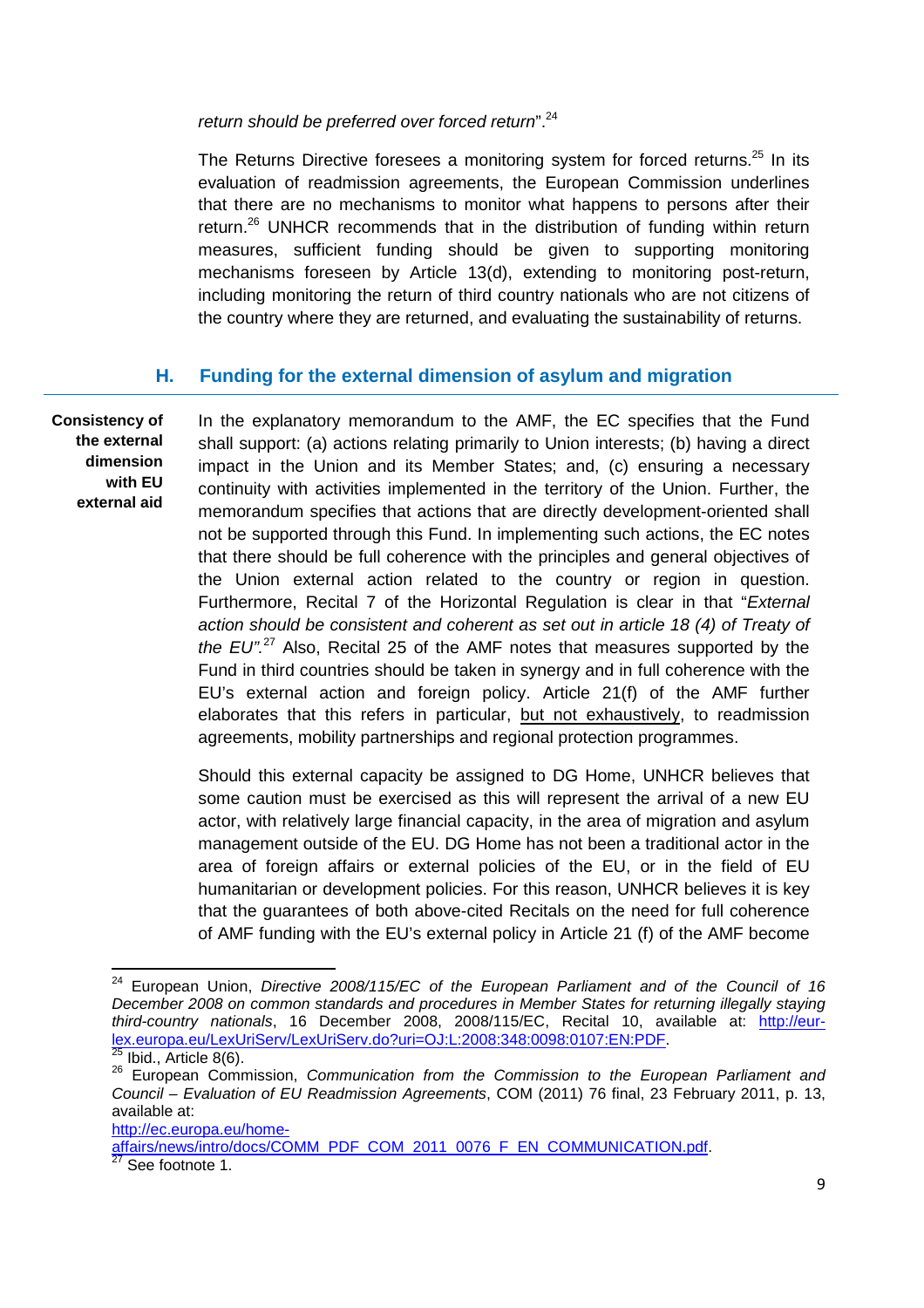legally binding upon the Commission and the Member States. This needed coherence will further ensure that activities funded in third countries will also take into account the genuine interests of the third countries as well as those of refugees and migrants, in full respect of human rights principles and the rights enshrined in the EU Charter on Fundamental Rights, $^{28}$ . This will further ensure compliance with the EU 2007 Consensus on Humanitarian Aid<sup>29</sup> and 2011 Agenda for Change principles<sup>30</sup>.

 Thus, in order to avoid potential confusion, risk of duplication or/and overlapping with funding from external instruments (such as the Development and Cooperation Instrument, the Instrument for Stability, the European Development Fund, the European Neighborhood Instrument and ECHO), UNHCR would recommend that a clear line of delineation be articulated between the funding instruments, and that agreements be pursued among the various EU actors in this area, defining when and how DG Home could intervene in the external dimension of EU asylum and migration policies. In order to facilitate a coherent and efficient approach, UNHCR would recommend taking into account the following proposed criteria within Article 21 of the AMF and/or in Article 9 of the Horizontal Regulation:

- DG Home supported actions should be short-term and not developmentoriented;
- DG Home funded actions in third countries should have a direct link with the internal activities and represent an extension of an EU internal migration or asylum policy outside the EU (i.e. principle of ''territorial continuity'');
- Such actions should aim at a partnership purpose with the countries concerned, in coherency with other EU actions and activities in the specified country.

In summary, UNHCR believes that DG Home supported actions should be specifically linked to: (a) readmission; (b) return; (c) mobility partnerships, and (d) resettlement, keeping in mind above cited criteria, in particular the need for continuity between EU internal and external policies. Thus, for example, activities linked to regional protection programmes would rather come into the remit of development funding, as they are long-term, meant to be development oriented, and are not to be pursued in the interests of the EU but rather in the

<sup>&</sup>lt;sup>28</sup> European Union, Charter of Fundamental Rights of the European Union, 7 December 2000, Official Journal of the European Communities, 18 December 2000 (2000/C 364/01), available at: http://www.europarl.europa.eu/charter/pdf/text\_en.pdf

European Union, Joint Statement by the Council and the Representatives of the Governments of the Member States meeting within the Council, the European Parliament and the European Commission: The European Consensus on Humanitarian Aid, 30 January 2008 (2008/C 25/01), available at: http://eur-lex.europa.eu/LexUriServ/LexUriServ.do?uri=OJ:C:2008:025:0001:0012:EN:PDF.

 $30$  European Commission, Communication of the European Commission to the European Parliament, the Council, the European Economic and Social Committee, and the Committee of the Regions: Increasing the impact of EU Development Policy: an Agenda for Change, COM (2011) 637 final, 13 October 2011, available at: http://ec.europa.eu/europeaid/what/developmentpolicies/documents/agenda\_for\_change\_en.pdf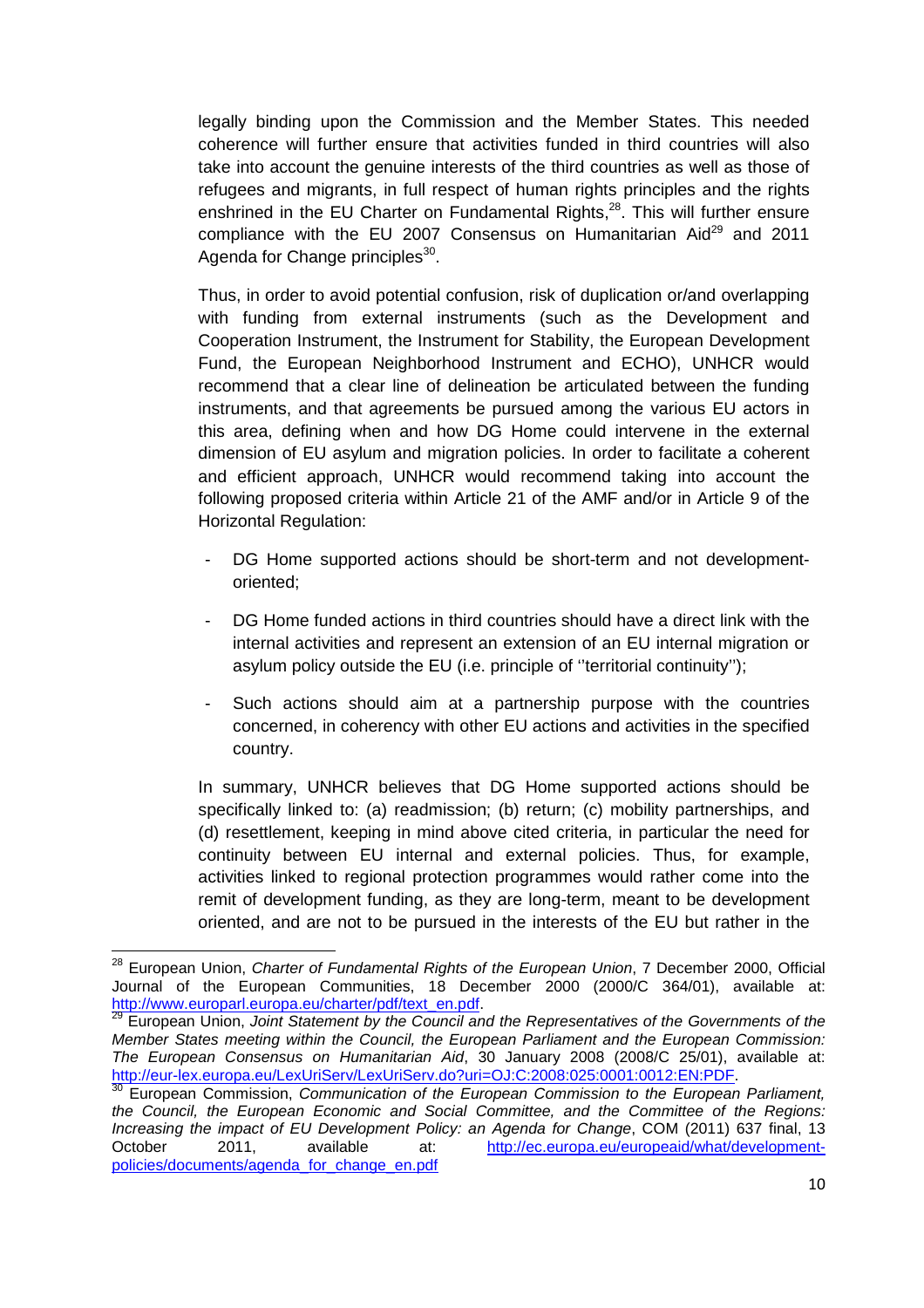exclusive interests of the third country and of beneficiaries of international protection. Resettlement however is an activity that could be supported by DG Home due to its linkages with both EU and Member States' policies in this area.

- **EU added value**  Further, since EU funding will also be made available for external actions in third countries by individual Member States, UNHCR recommends that such actions also be fully coherent with the external actions developed at EU level and directly managed by the European Commission. EU funded actions should not serve bilateral objectives of cooperation between a Member State and a third country but also meet the same requirements of EU added value and thus be used only for activities that at least two Member States are involved in, or have a proven EU added value such as being in line with Article 21 of the AMF.
- **Emergency actions**  UNHCR is concerned that through Article 22 of the AMF and Article 8 of the Horizontal Regulation, DG Home could also carry out emergency type of assistance, including of a humanitarian character. Thus, in case of displacement related crises, DG Home interventions could theoretically take place in all non-EU countries of the world (i.e. without restrictions to its own territory or its vicinity - enlargement or neighborhood countries). UNHCR would thus like to propose that the same principle noted above should apply, that is, the need for such interventions to take place only if they have an explicit link with the internal affairs of the EU. This will clearly reduce the risk of complication and duplication with similar actions held through the humanitarian arm of the European Commission, ECHO, or other services such as the Instrument for Stability and Special Measures interventions by DEVCO.

If however there were to be DG Home interventions under this principle, UNHCR would note the strong need for close coordination with all other relevant services of the EU, within the Commission but also with the EEAS, including those working on civil protection coordination matters. Further, UNHCR would like to recall that in accordance with Article 214 (1) and (2) of the TFEU "Humanitarian aid operations shall be conducted in compliance with the principles of international law and with the principles of impartiality, neutrality and nondiscrimination."<sup>31</sup>

<sup>&</sup>lt;sup>31</sup> See footnote 7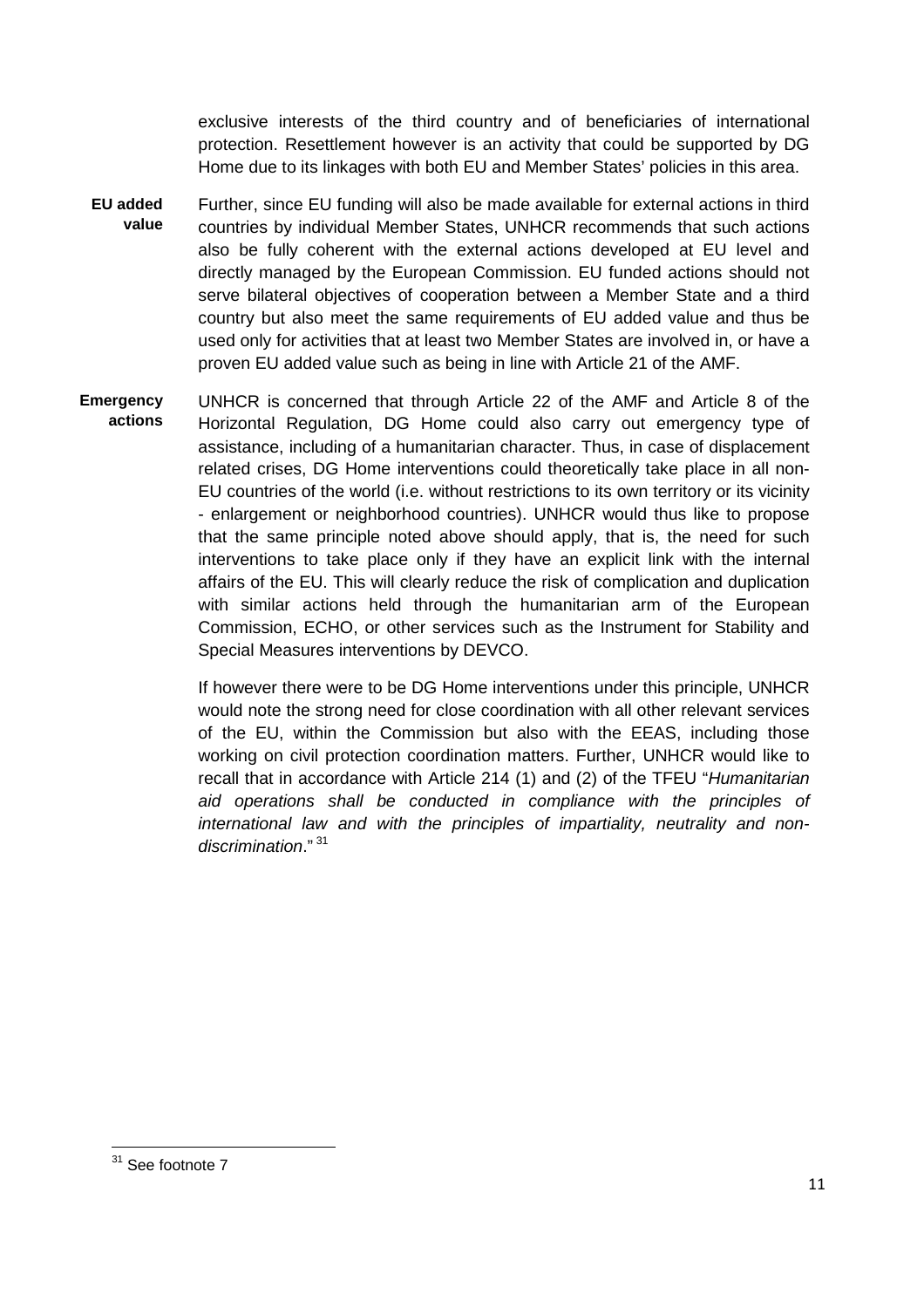### **I. Integration**

**Common Basic Principles** 

 $\overline{a}$ 

 The reduction to two funds and the increased flexibility is especially welcomed in the context of integration, as beneficiaries of international protection will have equal access to integration programmes made available to other third country nationals while their specific needs will continue to be taken into account.

UNHCR welcomes the fact that the eligible actions cover areas identified by the Common Basic Principles for Immigrants' Integration Policy in the European Union $32$  in particular fostering the two-way process; developing clear goals, indicators and evaluation mechanisms; efforts in education; basic knowledge of the host society's language, history, and institutions; and equal access to institutions. The implementation of the European Integration Fund has shown that some Member States have largely funded language and civic courses. $^{33}$ UNHCR encourages Member States to give due consideration to all of the Common Basic Principles including through funding. A reference to the Common Basic Principles could usefully be included in order to ensure that funding for integration measures is fully consistent with the EU integration policy considerations.

**Funding for family reunification**  UNHCR considers that family reunification is an important element for the integration process. Refugees may find it difficult to concentrate on establishing a new life in the host society, or learning a new language, if they are concerned about the well-being of a spouse, children or other family members residing in a third country. In addition, the presence of family can provide essential support which will assist beneficiaries of international protection in adapting to their new environment.

> UNHCR is however concerned that the high costs associated with family reunification often hamper this right and that there are very few available specialized financial assistance schemes to assist beneficiaries of international protection with the cost of family reunification in the European Union. UNHCR has therefore called for financial support schemes for the family reunification of beneficiaries of international protection who do not have sufficient resources to cover the costs.<sup>34</sup> Such support should be financed in the future Migration and

http://www.consilium.europa.eu/uedocs/cms\_data/docs/pressdata/en/jha/82745.pdf

http://www.ceps.eu/system/files/research\_area/2011/02/CEPS\_EIF\_study\_summary.pdf.

<sup>&</sup>lt;sup>32</sup> Council of the European Union, Common Basic Principles for Immigrant Integration Policy in the European Union, 19 November 2004, available at:

 $33$  See Centre for European Studies, Integration as a Two-way Process in the EU? Assessing the Relationship between the European Integration Fund and the Common Basic Principles on Integration, May 2011, p. 6, available at:

<sup>&</sup>lt;sup>34</sup> See UNHCR, Refugee Family Reunification. UNHCR's Response to the European Commission Green Paper on the Right to Family Reunification of Third Country Nationals Living in the European Union (Directive 2003/86/EC), February 2012, p. 16, available at: http://www.unhcr.org/refworld/docid/4f55e1cf2.html.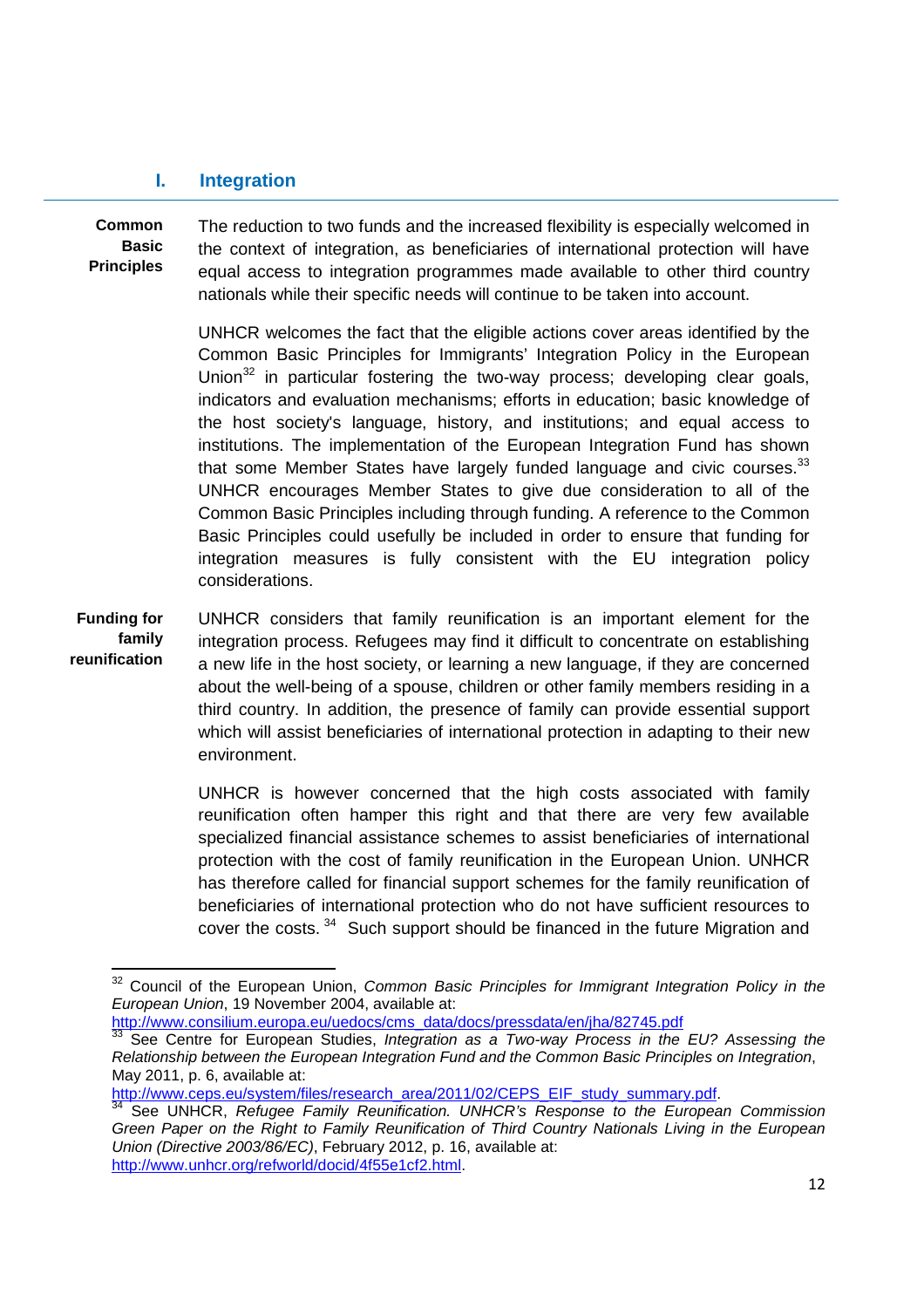Asylum Fund. Funding in this context could take various forms, including grants or low-interest social loan schemes adapted to the specific situation of beneficiaries of international protection, for the purpose of paying for travel and others costs associated with family reunification.

#### **Recommendations:**

l

- $\checkmark$  A reference to the Common Basic Principles could be added to recital 13 to ensure that funding is made fully consistent with the EU's integration principles.
- $\checkmark$  UNHCR suggests that funding be made available for family reunification programmes and suggests adding the following wording to article 9 (b):

"(b) advice and assistance in areas such as housing, means of subsistence, administrative and legal guidance, medical, psychological and social care, child care, **and family reunification**;

#### **J. Union actions**

Similarly to previous funding arrangements, the European Commission proposes to continue funding transnational cooperation and studies under Union Actions (article 21).

UNHCR had undertaken, several transnational projects, with co-funding from the European Refugee Fund, on developing quality asylum systems,<sup>35</sup> and studies evaluating the implementation of the Common European Asylum System.<sup>36</sup> UNHCR welcomes the continuation of such activities under the AMF and recommends that sufficient funding is provided for Union actions in order to promote exchange of good practices, transnational partnerships and pilot projects.

# **2. Horizontal Regulation**

The Horizontal Regulation sets out the general rules on financing in the area of Home Affairs funding and lays down common provisions which will apply to both the AMF and ISF including rules on partnership, programming, reporting, monitoring and evaluation.

<sup>&</sup>lt;sup>35</sup> UNHCR, Asylum Systems Quality Assurance and Evaluation Mechanism Project in the Central and Eastern Europe sub-region (ASQAEM) Summary, available at: http://www.unhcr.org/4e60a4549.pdf; UNHCR, Further Developing Asylum Quality in the EU (FDQ): Summary Project Report, September 2011, available at: http://www.unhcr.org/refworld/docid/4e85b41f2.html

<sup>&</sup>lt;sup>36</sup> UNHCR, Improving Asylum Procedures: Comparative Analysis and Recommendations for Law and Practice - Key Findings and Recommendations, March 2010, available at: http://www.unhcr.org/refworld/docid/4bab55752.html.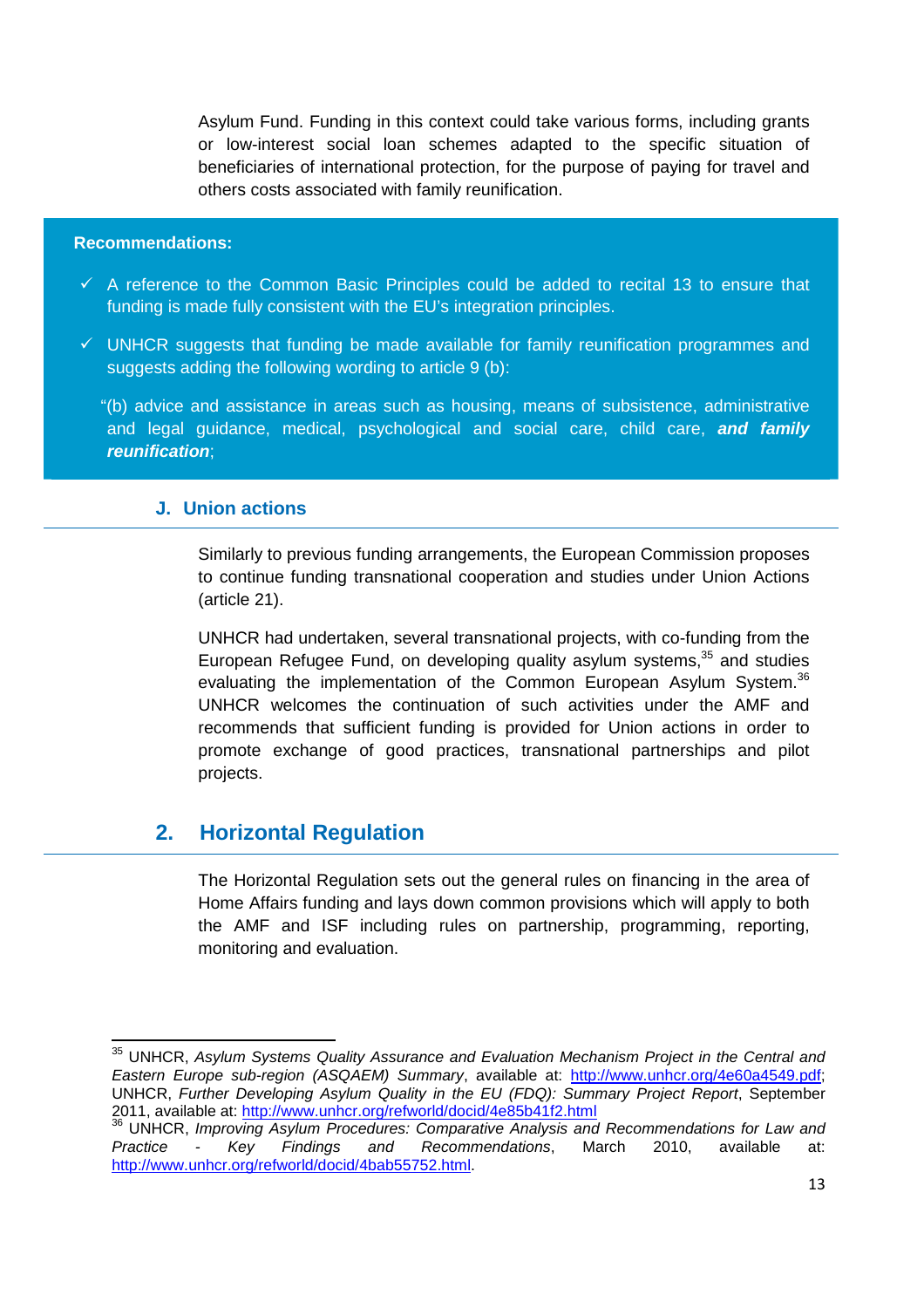## **A. Partnership Principle**

UNHCR welcomes the European Commission's recognition of the important role played by a variety of stakeholders, including qualified NGOs at national level, in providing assistance to asylum-seekers and refugees through a "Partnership Principle" as set in Article 12 of the Horizontal Regulation.

UNHCR has observed different levels of engagement and cooperation between national authorities, NGOs and UNHCR in Member States across the European Union. Civil society actors, however, play a key role in the development of fair and efficient asylum systems, in the reception of asylum seekers and in the integration of beneficiaries of international protection. Similarly, as an international organization with a mandate from the UN General Assembly, UNHCR consistently provides expertise and observations to authorities of the EU Member States with a view to improving asylum standards.

UNHCR would therefore recommend that the envisaged Partnership Principle be established with relevant international organizations and expert civil society actors as a mandatory requirement, at least for the AMF. An appropriate role for the European Parliament should also be considered in this process.

Further, the monitoring role embedded in this Partnership (through the setting up a ''monitoring committee'') is essential to ensure that a consensus exists among all concerned actors on the priorities as well as on the performance of the AMF national programmes.

#### **Recommendation:**

 $\checkmark$  The Partnership Principle with international organizations and civil society actors, including NGOs and IOs, should be made mandatory, the terms "where appropriate" should be deleted from Article 12(1) of the Horizontal Regulation.

### **B. Policy Dialogue**

 The European Commission has proposed to simplify the funding mechanism and reduce the bureaucratic burden *inter alia* through shared management of the fund under a multi-annual programming system which will be preceded by a policy dialogue within a strategic framework to be defined at EU level.

Article 13 of the Horizontal Regulation states that the Member States and the European Commission shall conduct a Policy Dialogue at the beginning of the programming period to identify the specific needs and priorities of the Member State concerned, and serve as framework for the national programmes.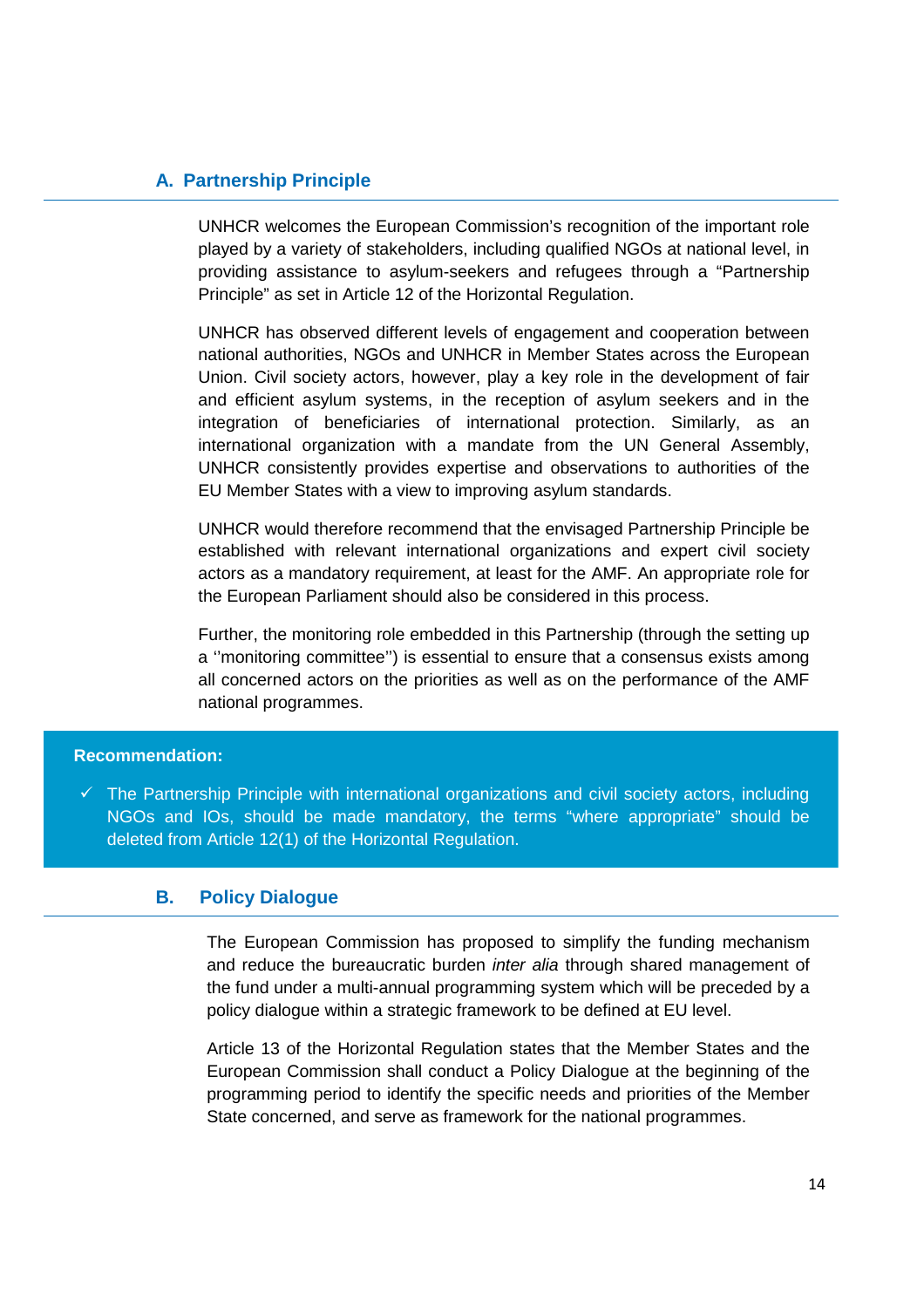UNHCR takes note that the European Commission intends to publish a Communication or some guidelines on the overall expectations and framework for the Dialogue, $37$  and looks forward in engaging in discussions on this Communication, including on the involvement of expert international organizations and civil society actors in the Policy Dialogues. UNHCR would further recommend that such policy dialogues also take place during the midterm review, and include a gaps analysis in order to reassess at mid-term what are the needs in the Member States' asylum systems. In addition, UNHCR recommends that the specific actions listed in Annex II of the AMF are discussed with partners during the Policy Dialogues.

## **C. Management**

The Horizontal Regulation foresees that each Member State will set up a single management and control system for each Fund through a single Responsible Authority (article 23), with the possibility of a single system for both funds.

UNHCR understands that the objective of a proposed centralized system at national level is intended for simplification purposes. UNHCR is however concerned that this change in the management system may, however, lead to a loss of expertise that sectoral authorities had acquired over time through their experience in managing previous funds such as the European Refugee Fund. UNHCR would also question whether the establishment of a single Responsible Authority is the most efficient way of implementing the funds. The management of each Fund will require monitoring a large number of projects which were previously followed by several dedicated staff in each responsible ministry. The central Responsible Authority will need to have sufficient human resources, including specialized staff, to efficiently manage the Funds.

UNHCR would encourage Member States to use the possibility offered by Article 13 (1)(d) on Delegated authorities, to designate expert bodies, including Civil Society Actors, who have experience of acting as the responsible authority in previous Funds.

## **D. Communication**

In previous funding arrangements, UNHCR has noted a number of obstacles in access to EU funding at national level including due to lack of appropriate information. UNHCR therefore welcomes the provisions under Chapter V on information, communication, monitoring, evaluation and reporting. In addition, the proposal to increase the publicity of the funds through, inter alia, the establishment of a website providing information on the national programmes in the Member States (article 48(1)(a)) is welcome.

UNHCR would further suggest that regular information sessions are held at both

 $37$  See footnote 1, p. 7.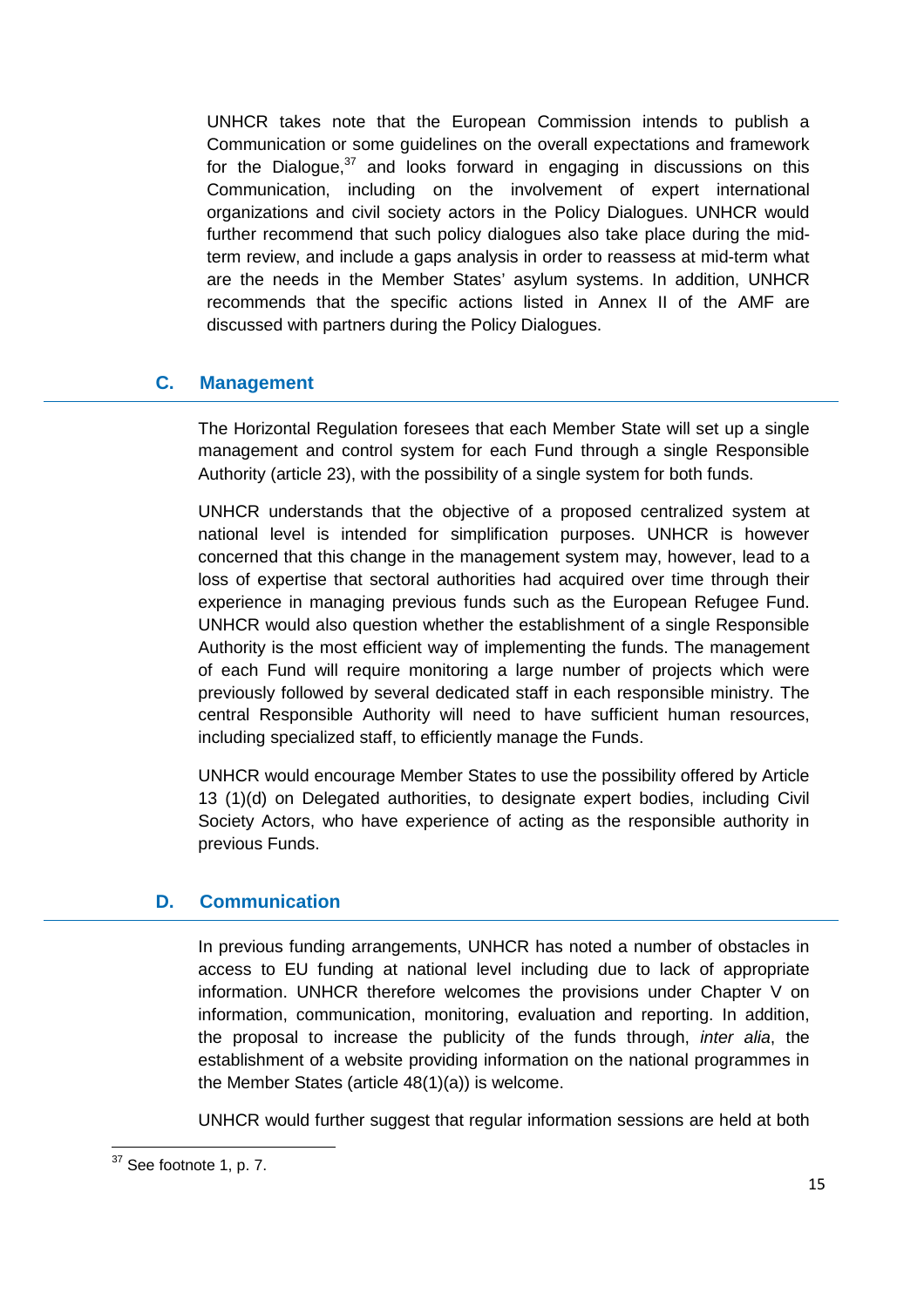national and EU levels, in order to further publicize the funds and provide detailed information to all interested parties, including national civil society organizations, on how to access funds under the national programmes.

# **3. Internal Security Fund**

The objectives of the Internal Security Fund include, *inter alia*, support to national authorities in the area of border control, funding for the setting up of a European Border Surveillance System (EUROSUR), and emergency assistance for situations of exceptional migratory pressure.

In addition, the ISF will also feature an external dimension to enhance cooperation with third countries on border surveillance and management capacity "in the areas of interest to the Union's migration policy".  $38$ 

**Protection sensitive border management**  Some of the objectives of the draft Regulation setting up, as part of the Fund, the border management and common visa policy, will have impact upon persons of concern to UNHCR, including asylum-seekers, refugees and persons otherwise in need of international protection, seeking to reach safety in the European Union. Movements towards the EU are mixed in character, bringing together in the same flows people in need of international protection as well as those travelling for other reasons. In this context, UNHCR highlights the need for border management strategies to be "protection-sensitive", incorporating safeguards to guarantee that people seeking international protection will be identified, given access to EU territory and referred to procedures in which their claims can effectively be heard and adjudicated. UNHCR calls for the objectives and activities funded by the ISF to promote a protection-sensitive EU integrated border management system, including in relation to the Frontex agency's operations and efforts of coordination.

In addition, cooperation with third countries on border and migration management should also aim to raise awareness and engagement on the part of third countries' authorities, where appropriate and necessary, on mixed flows and the rights of refugees and asylum-seekers under international law.

**Border guard training on the rights of refugees and asylumseekers** 

 $\overline{a}$ 

In this respect, UNHCR welcomes the recognition that border guards should be sensitized to protection needs through the possibility to call upon the European Asylum Support Office (EASO) to assist in relation to activities under the ISF, including *inter alia* training on asylum addressed to border guards.<sup>39</sup> UNHCR considers that training of border guards is an important element of guaranteeing protection-sensitive border control and has actively engaged in this process through the publication of a training manual designed to facilitate the training of European Union border and entry officials on the rights of refugees and asylum-

<sup>&</sup>lt;sup>38</sup> See footnote 3, p.9.

 $39$  See footnote 3, Section 5.5., p. 10.